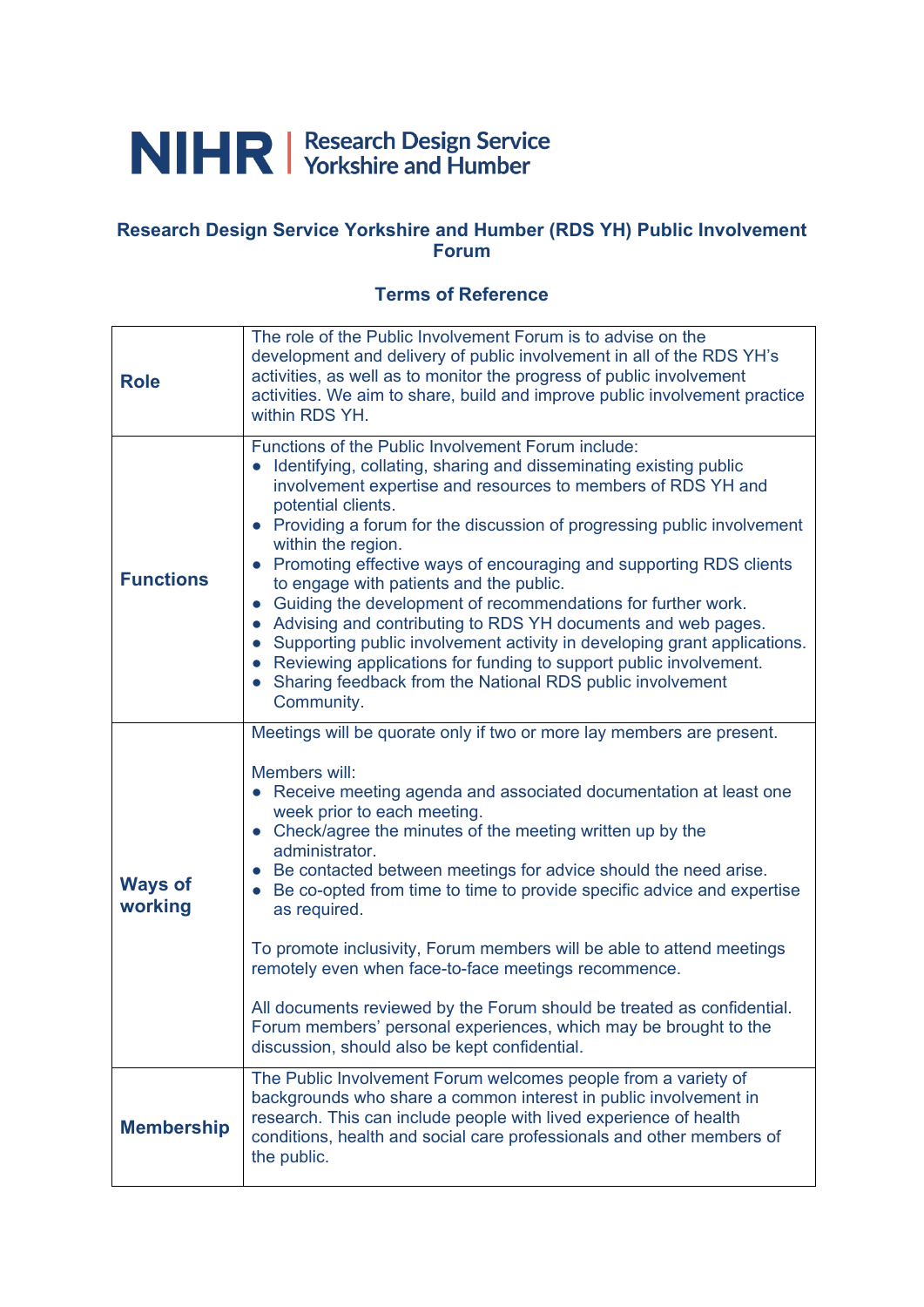|                                       | The Forum aims to recruit a minimum of two lay members from each                                                                                                                                                                                                                                                                                                                                                                                                                                                                                                                                                    |
|---------------------------------------|---------------------------------------------------------------------------------------------------------------------------------------------------------------------------------------------------------------------------------------------------------------------------------------------------------------------------------------------------------------------------------------------------------------------------------------------------------------------------------------------------------------------------------------------------------------------------------------------------------------------|
|                                       | spoke of the region.                                                                                                                                                                                                                                                                                                                                                                                                                                                                                                                                                                                                |
|                                       | Members will be appointed according to a pre-arranged process:<br>• Submission of an expression of interest form.<br>• Share biography with current members of the Forum.<br>• Informal discussion with the chair and check support needs.<br>• Offer an induction pack.<br>• Sign a declaration form to agree to abide by the Forum's principles.<br>• Offer trial attendance at a Forum meeting.                                                                                                                                                                                                                  |
|                                       | • Review training needs.<br>• Confirm membership and agree arrangements to recompense for<br>time.                                                                                                                                                                                                                                                                                                                                                                                                                                                                                                                  |
|                                       | We are keen to represent diversity within the region so membership will<br>be as diverse as possible. An annual review will be carried out to monitor<br>the group's demographics.                                                                                                                                                                                                                                                                                                                                                                                                                                  |
|                                       | Members will be invited to attend meetings and will also receive<br>communication via email.                                                                                                                                                                                                                                                                                                                                                                                                                                                                                                                        |
|                                       | As a token of our appreciation members are compensated for their time.                                                                                                                                                                                                                                                                                                                                                                                                                                                                                                                                              |
|                                       | Reasonable expenses (e.g., a second-class rail ticket) will also be<br>reimbursed.                                                                                                                                                                                                                                                                                                                                                                                                                                                                                                                                  |
|                                       | A number of the Forum members have supported the RDS YH since the<br>Forum's inception.                                                                                                                                                                                                                                                                                                                                                                                                                                                                                                                             |
|                                       | Given the time needed to understand and develop enough knowledge to<br>contribute to the role, we would hope people could commit for a minimum<br>of two years. However, we recognise that this is not always possible and<br>members can step down from being a member without giving any reason.                                                                                                                                                                                                                                                                                                                  |
|                                       | Membership for non-RDS members will be reviewed annually by the<br>chair.                                                                                                                                                                                                                                                                                                                                                                                                                                                                                                                                           |
|                                       | Please note that membership may be terminated due to consistent non-<br>attendance at meetings.                                                                                                                                                                                                                                                                                                                                                                                                                                                                                                                     |
|                                       | Lay Forum members will be provided with support throughout their<br>membership of the Forum. The form of support will be based on their<br>individual needs.                                                                                                                                                                                                                                                                                                                                                                                                                                                        |
| <b>Training and</b><br><b>Support</b> | At the very minimum, all new members will be:<br>Given the opportunity to discuss their support needs with the chair of<br>the Forum prior to attending a Forum discussion.<br>Given the opportunity to observe a meeting prior to joining the Forum.<br>$\bullet$<br>Sent a glossary explaining research terms.<br>Sent copies of and links to reading material about public involvement.<br>The copies of and links to resources that all new members will receive<br>will include:<br>A brief guide to public involvement in funding applications.<br>$\circ$<br>UK Standards for Public Involvement.<br>$\circ$ |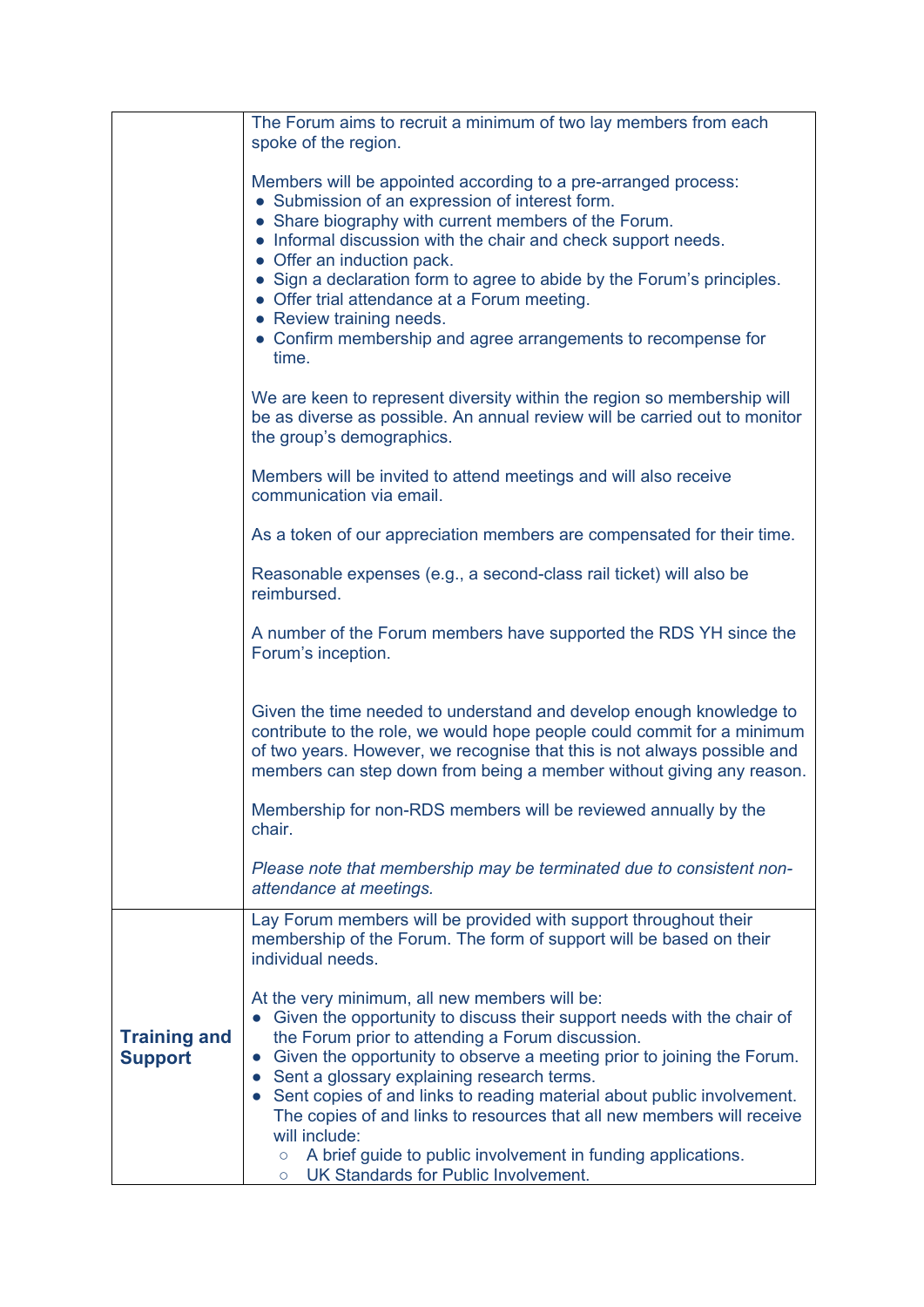|                | <b>Plain English Summaries.</b><br>$\circ$                                                                                          |  |
|----------------|-------------------------------------------------------------------------------------------------------------------------------------|--|
|                | Patient and Public Involvement and Engagement during 'Covid<br>$\circ$                                                              |  |
|                | 19.7                                                                                                                                |  |
|                | Virtual PPI – guide to video calling.<br>$\circ$                                                                                    |  |
|                | Diversity and inclusion: What's it about and why is it important for<br>$\circ$<br>public involvement in research?                  |  |
|                |                                                                                                                                     |  |
|                | Where lay Forum members are asked or volunteer to help in any tasks                                                                 |  |
|                | they will be offered training should they feel they require it.                                                                     |  |
|                |                                                                                                                                     |  |
|                | Lay Forum members will be linked with a member of the RDS for the                                                                   |  |
|                | duration of their membership and can contact the chair at any time.                                                                 |  |
|                | The Public Involvement Forum have produced notable outputs and have<br>been involved in a variety of tasks. For example, they have: |  |
|                | Evaluated and co-authored an article about the RDS YH Public                                                                        |  |
|                | <b>Involvement Fund.</b>                                                                                                            |  |
| <b>Outputs</b> | Reviewed applications for the RDS YH Public Involvement Fund.<br>$\bullet$                                                          |  |
|                | Developed the RDS YH public involvement strategy.<br>$\bullet$                                                                      |  |
|                | Commented on plain English summaries in research applications.<br>$\bullet$                                                         |  |
|                | Developed guidance for involving members of the public in interview<br>$\bullet$                                                    |  |
|                | panels.                                                                                                                             |  |

| <b>Chair</b>                 | <b>Lucy Musson</b>                       |
|------------------------------|------------------------------------------|
| <b>Administrator</b>         | Emma Yeoman and Emma Hill                |
| <b>Frequency of meetings</b> | Maximum of three times per year          |
| <b>Reports to</b>            | <b>RDS YH Management Group/Executive</b> |

### **Membership**

| <b>Name</b>                    | <b>Role and group/affiliation</b>                                                                                                             | <b>Member since</b> |
|--------------------------------|-----------------------------------------------------------------------------------------------------------------------------------------------|---------------------|
| <b>Lucy Musson</b>             | <b>Public Involvement Lead, RDS YH</b>                                                                                                        | 2020                |
| Samaira Khan                   | Public Involvement Lead, RDS YH (on maternity<br>leave)                                                                                       | 2012                |
| <b>Delia Muir</b>              | Public Involvement and Engagement Lead, Leeds<br>Institute for Clinical Trials Research (on maternity<br>leave)                               | 2012                |
| <b>Sharon Caunt</b>            | 2020<br>Public Involvement Adviser, RDS YH and<br>Directorate Research Coordinator, Academic<br>Directorate of Diabetes and Endocrinology     |                     |
| Karen Glerum-<br><b>Brooks</b> | <b>Patient and Public Involvement and Stakeholder</b><br><b>Engagement Manager, York Trials Unit</b>                                          | 2020                |
| <b>Holly Schofield</b>         | <b>Public Involvement Adviser, RDS YH and Senior</b><br>Portfolio Coordinator, Leeds Institute for Clinical<br><b>Trials Research</b>         | 2020                |
| Lucy Wasinski                  | <b>Clinical Research Coordinator, Clinical Research</b><br>and Innovation Office, Sheffield Teaching Hospitals<br><b>NHS Foundation Trust</b> | 2017                |
| <b>Daniel Lawrence</b>         | <b>Clinical Research Coordinator, Clinical Research</b><br>and Innovation Office, Sheffield Teaching Hospitals<br><b>NHS Foundation Trust</b> | 2016                |
| Ade Adebajo                    | Strategic PPI Lead CLAHRC/ DoH Diversity and<br><b>Inclusion Advisor/ INVOLVE Associate</b>                                                   | 2010                |